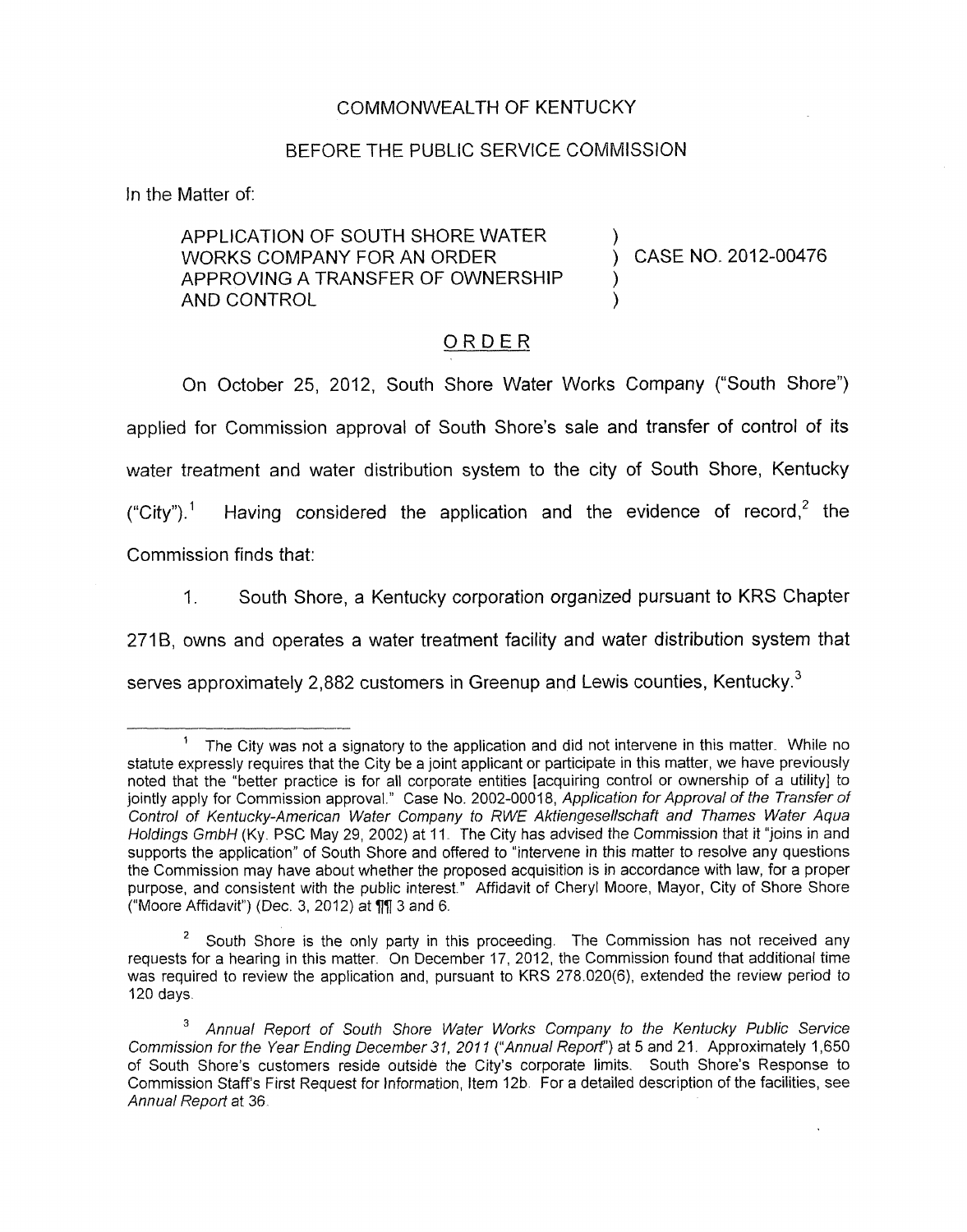2. As of December 31, 2011, South Shore had utility plant of \$2,472,426 and accumulated depreciation of \$1,488,920, or a net utility plant of \$983,506.4

3. As of December 31, 2011, South Shore reported total liabilities of  $$426.461<sup>5</sup>$ 

4. For the calendar year ending December 31, 2011, South Shore had utility operating income of \$681,775 and utility operating expenses of \$689,819, which results in total utility operating income of  $(\$8,044)$ .<sup>6</sup>

5. For the calendar year ending December 31, 2011, South Shore had net income of  $$13,200.<sup>7</sup>$ 

6. As of December 31, 2011, South Shore employed five full-time employees and four part-time employees.<sup>8</sup>

7. South Shore's water treatment and distribution facilities are classified as a Class IIIB system. $<sup>9</sup>$ </sup>

8. The City is a city of the fifth class and is located in Greenup County, Kentucky.<sup>10</sup>

9. The City operates under the Mayor-Commission form of government.<sup>11</sup>

*Id.* at 8 **5** 

*Id* at 11 *6* 

*Id.* This net income level resulted from interest income and non-utility income sources. 7

*Id.* at 5

South Shore's Response to Commission Staffs First Request *for* Information, Item 17. **<sup>9</sup>**

 $10$  KRS 81.010(5).

<sup>11</sup> City of South Shore Regular Audit for the Fiscal Year Ended June 30, 2011 ("Regular Audit") (Oct. 4,2012) at 19 *See also* KRS 83A 140

-2- Case No. 2012-00476

*Id.* at *7. 4*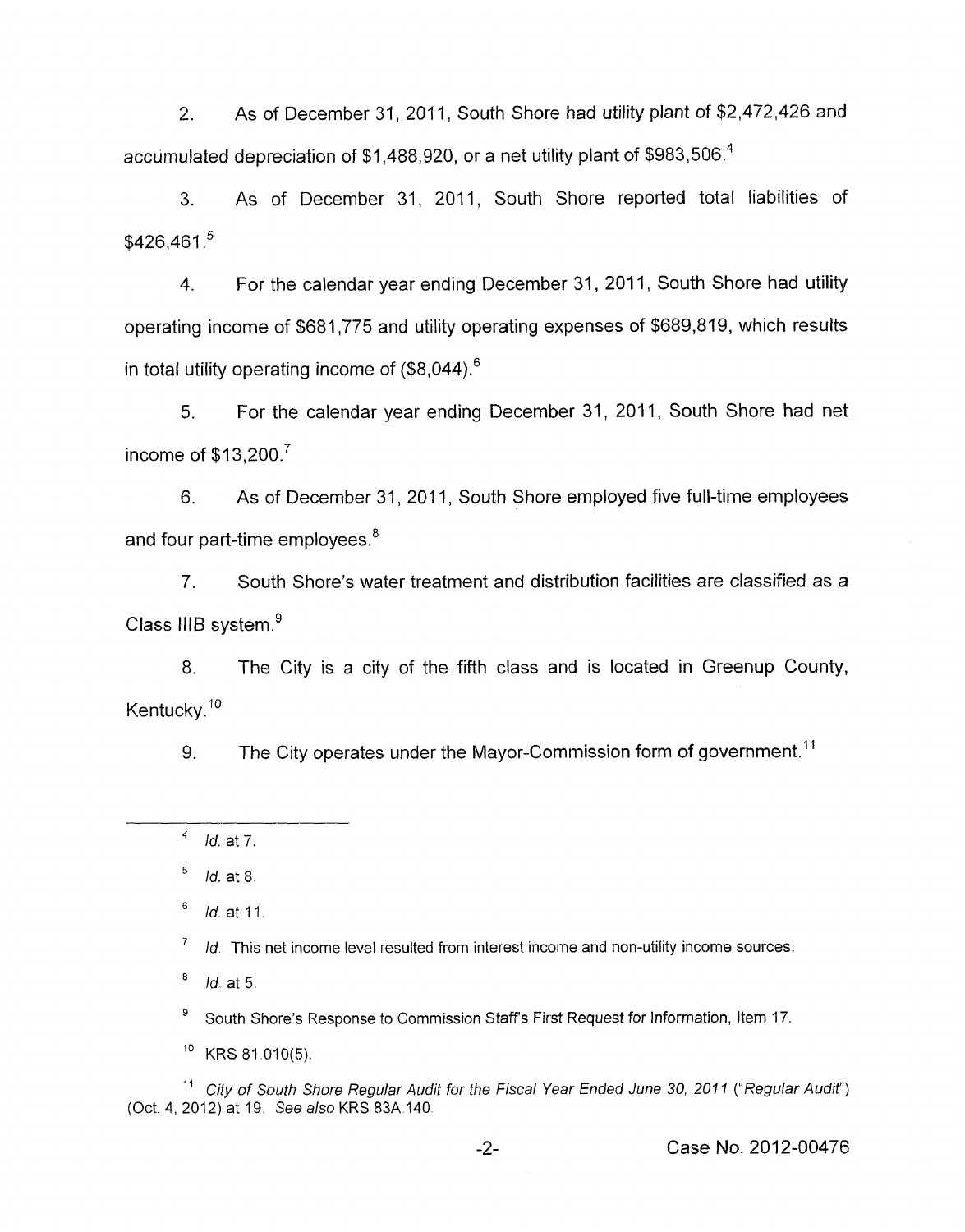10. For the fiscal year ended June 30, 2011, the City reported total assets of \$3,384,444 and total liabilities of \$352,946.<sup>12</sup>

11. The City operates wastewater collection and treatment facilities that serve approximately 776 customers, 315 of whom reside outside the City's corporate boundaries. $13$ 

12. For the period ending June 30, 2011, the City's wastewater operations had total revenues of \$427,017 and total expenses of \$472,554.14

13. On May 15, 2012, the City's Board of Commissioners authorized the purchase of South Shore's assets for \$1,400,000.<sup>15</sup>

14. On July 2, 2012, the City and South Shore executed an "Asset Purchase Agreement" that provides that the City shall acquire all assets of South Shore's water treatment and distribution system for \$1,400,000.<sup>16</sup>

15. The Kentucky Infrastructure Authority has agreed to lend to the City an amount not to exceed \$1.6 million to fund the City's acquisition of South Shore's assets. $17$ 

16. The City has not made final decisions regarding the staffing of South Shore's facilities after the transfer of ownership and control. It is considering retaining South Shore's current operator and also employing its wastewater treatment plant

-3- Case No. 2012-00476

<sup>&</sup>lt;sup>12</sup> Regular Audit at 11.

<sup>&</sup>lt;sup>13</sup> Moore Affidavit ¶ 8.

<sup>&</sup>lt;sup>14</sup> Uniform Financial Information Report *(Fiscal Year 2010-2011)* at 5 and 7.

<sup>&</sup>lt;sup>15</sup> South Shore's Response to Commission Staff's First Request for Information, Item 5.

App. Ex. 1. 16

Letter from Sandy Williams, Financial Analyst, Kentucky infrastructure Authority, to Cheryl 17 Moore, Mayor, City of South Shores (Aug. 7, 2012)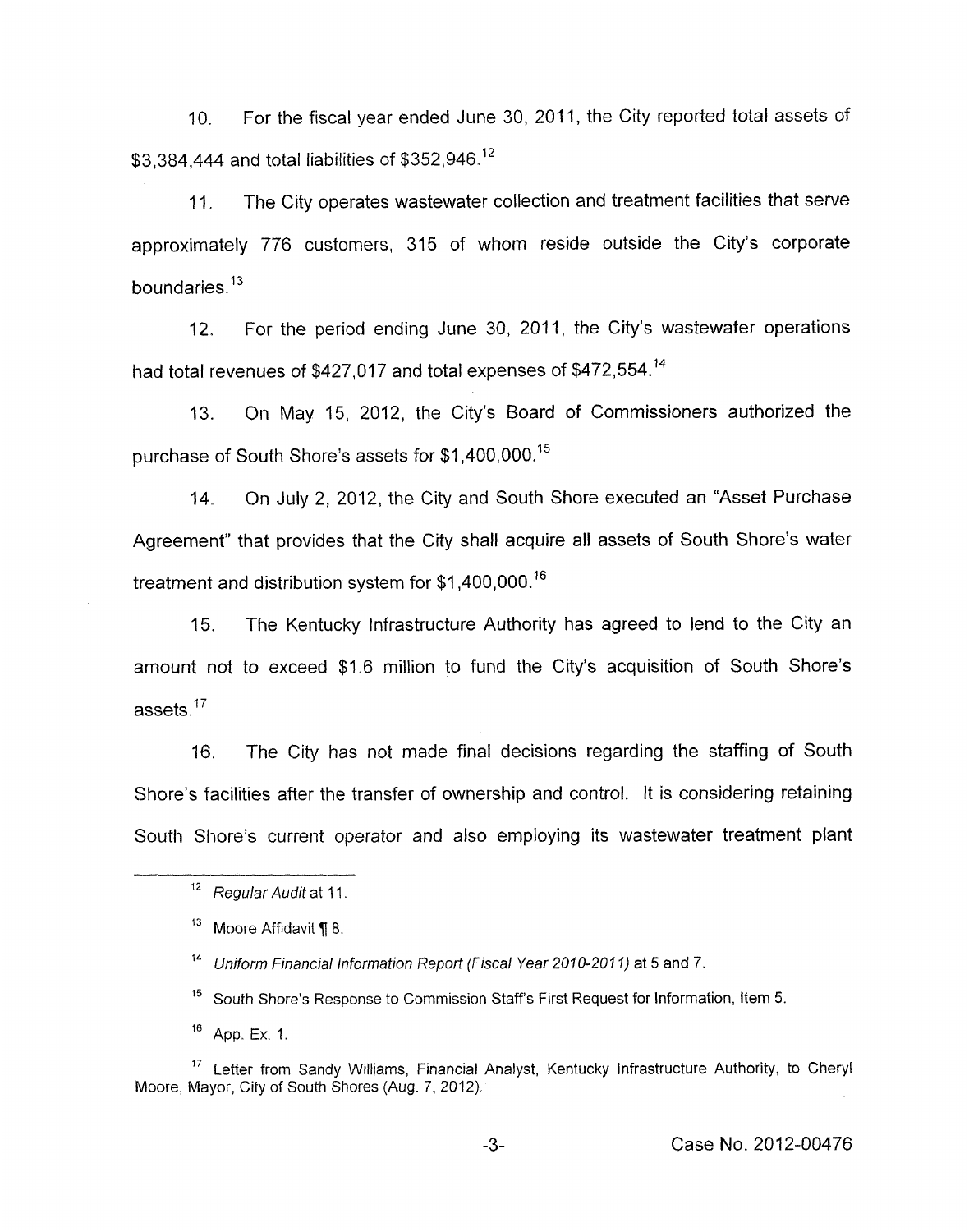operator to oversee the facilities.<sup>18</sup> Each employee holds a certification that permits that employee to lawfully operate a Class IllB water treatment and distribution system.

17. The City intends to continue applying the rates and charges set forth in South Shore's tariff and anticipates any changes to those rates and charges only after it has operated the facilities and determined the cost of operation.<sup>19</sup>

18. South Shore's rates do not distinguish between customers who are located within the City's corporate boundaries or who are located outside of the City's corporate boundaries.

19. South Shore has agreed to refund all accrued interest on customer deposits prior to the closing date of the transfer. $20$ 

20. The area that the South Shore facilities presently serve includes areas that are contiguous to the City.

## CONCLUSIONS OF LAW

Based upon the findings set forth above, the Commission makes the following conclusions of law:

1. South Shore is a utility subject to Commission jurisdiction.<sup>21</sup>

2. The City is a municipal corporation.

Moore Affidavit *fi* 9. For the South Shore employee's qualifications, see South Shore's **18**  Response to Commission Staffs First Request for Information, Item 16 and [https://dep.gateway.](https://dep.gateway) ky.gov/ eSearch/Search\_License\_Detail.aspx?AgencyID=31924. For the City employee's qualifications, see <https://dep> gateway ky.gov/eSearch/Search-License-Detail aspx?Agency **lD=29498.** 

 $^{19}$  Moore Affidavit ¶ 12.

South Shore's Response to Commission Staff's First Request for Information, Item 10b. *20* 

<sup>&</sup>lt;sup>21</sup> KRS 278.010(3)(d); KRS 278.015.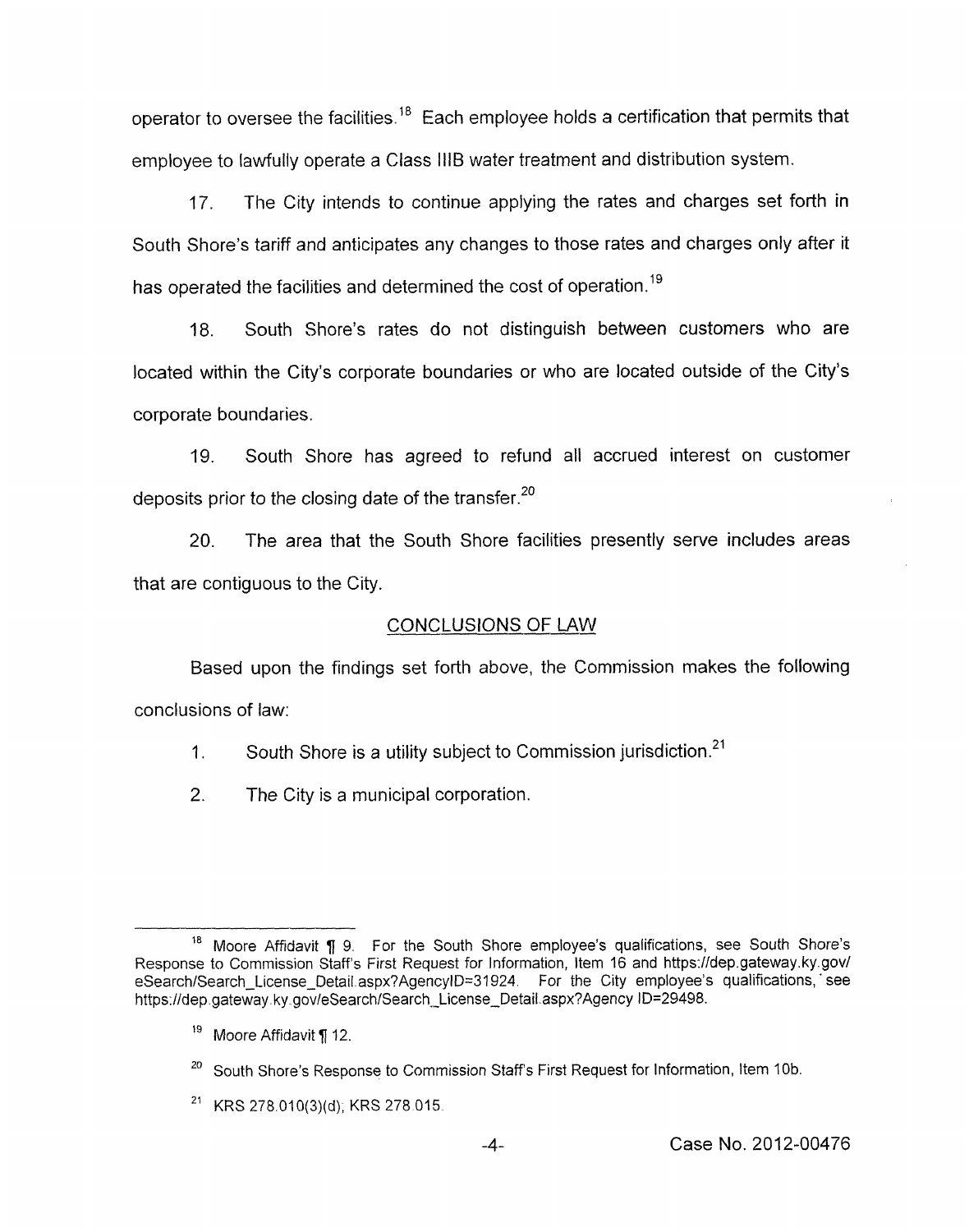**3.** The City is not a utility and is not subject to Commission jurisdiction except in those instances in which it provides utility services to public utilities.<sup>22</sup>

**4.** The City is a "corporation" and a "person" for purposes of KRS Chapter 278.<sup>23</sup>

5. KRS 278.020(5) provides that "[nlo person shall acquire or transfer ownership of, or control, or the right to control, any utility under the jurisdiction of the commission . . without prior approval by the commission." As the City is a person and is acquiring ownership of South Shore's water distribution facilities, this statute is applicable to and requires Commission approval of the proposed transfer.

6. KRS 278.020(6) provides that "[nlo individual, group, syndicate, general or limited partnership, association, corporation, joint stock company, trust, or other entity (an "acquirer"), whether or not organized under the laws of this state, shall acquire control, either directly or indirectly, of any utility furnishing utility service in this state, without having first obtained the approval of the commission.'' As the City is a corporation and is acquiring control of South Shore's utility operations through the acquisition of the facilities that South Shore uses to provide utility service, this statute is applicable to and requires Commission approval of the proposed transfer.

*7.* In view of its financial assets and its status as a municipal corporation, the City has sufficient financial integrity to ensure the continuity of utility service.

8. Assuming that the City has retained a person or persons who are certified to lawfully operate a Class IllB water treatment and distribution system, the City has the

<sup>&</sup>lt;sup>22</sup> KRS 278.010(3); KRS 278.200; *Simpson County Water District v. City of Franklin, Ky., 872* S.W.2d 460 (1994); *McClellan v, Louisville Wafer Co.,* Ky., 351 S.W.2d 197 (1961).

<sup>&</sup>lt;sup>23</sup> KRS 278.010(1) and (2).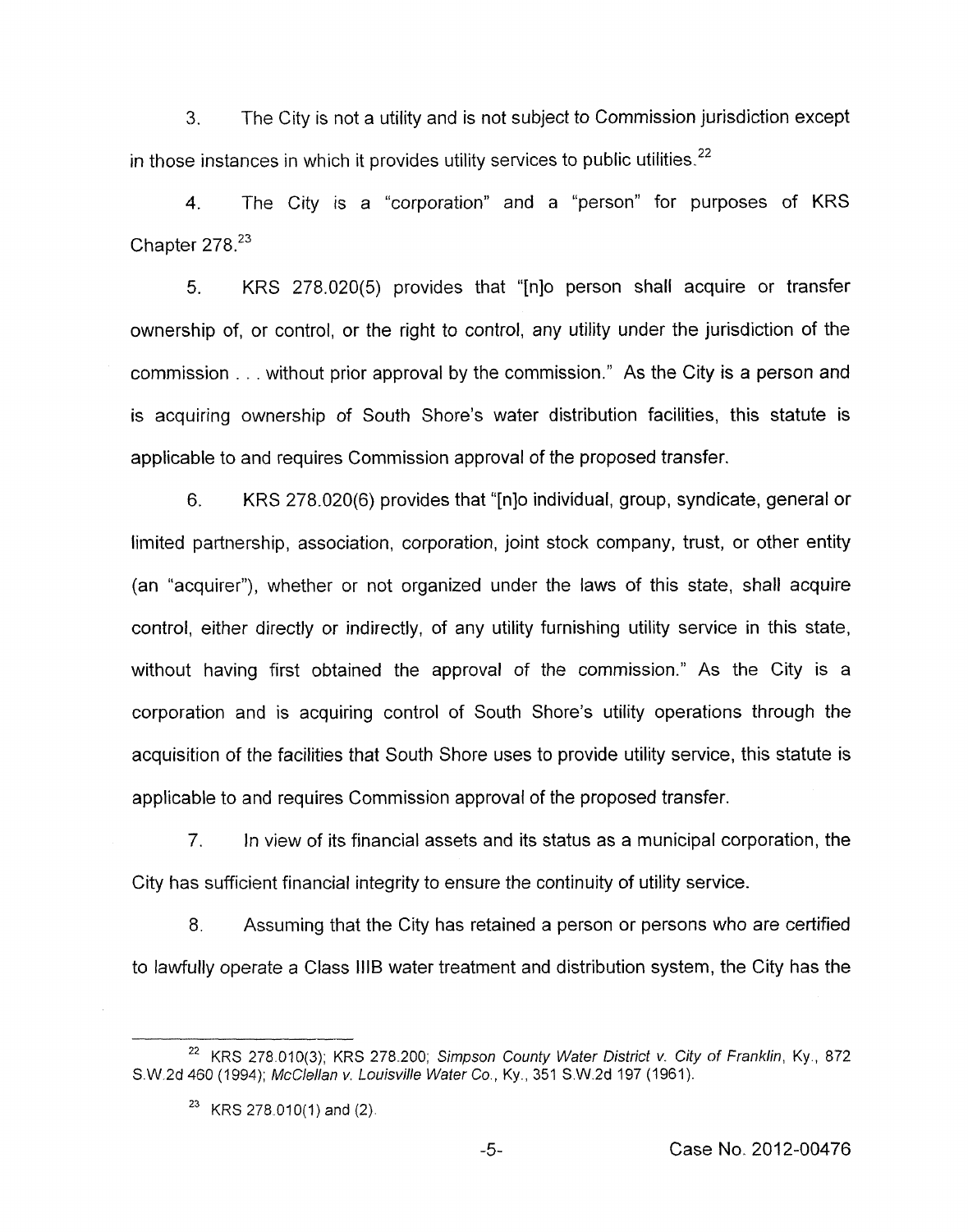financial, technical, and managerial abilities to provide reasonable service to South Shore's present customers.

9. KKS 96.150(1) permits a city to extend its water supply system into any territory contiguous to its corporate area. As portions of the area that the South Shore facilities presently serve are contiguous to the City, the City has legal authority to provide water service to that area after the proposed transfer occurs.

IO. The proposed transfer is in accordance with law and for a proper purpose.

11. Provided that the transfer is conditioned upon the City's compliance with ordering paragraphs 3 through 5 of this Order, the proposed transfer is consistent with the public interest.

12. Upon completion of the proposed transfer and satisfaction of the conditions set forth in ordering paragraphs 3 through 5 of this Order, South Shore's facilities will no longer be subject to Commission jurisdiction except to the extent that they are used to provide water service to a public utility.

IT IS THEREFORE ORDERED that:

1, Subject to the conditions set forth in ordering paragraphs 3 through 5 of this Order, South Shore's proposed transfer of control of its facilities to the City and the City's acquisition of control of those facilities from South Shore are approved.

2. Failure of either party to comply with provisions of ordering paragraphs 3 through *5* shall vacate the Commission's approval of the proposed transfer of control and shall render the transfer void.

**3.** For a period of three years from the date of its acquisition of South Shore's assets, the City shall not provide water service to South Shore's present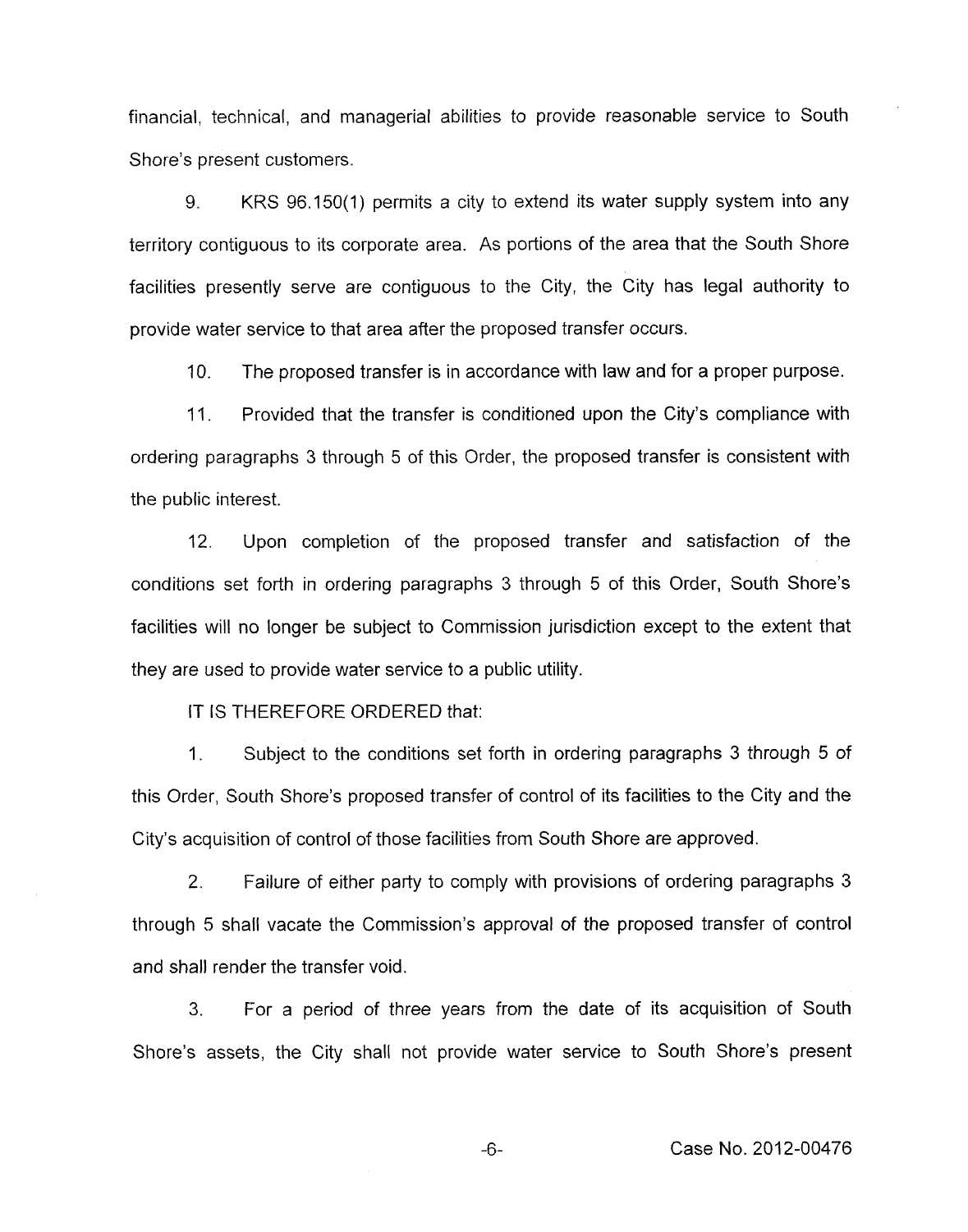customers who reside outside the City's corporate limits at rates that exceed the rates that are assessed to customers who reside within the City's corporate limits.

4. Within 60 days of the date of this Order, the City shall contract with a certified water treatment and distribution system operator, or a firm that employs such person or persons, to operate the South Shore facilities for a period beginning on the transfer of control date and ending not earlier than one year from the transfer of control.

*5.* No later than 75 days from the date of this Order, the City shall file a copy of its contract with the firm or persons who are considered the certified water treatment and distribution system operators of the South Shore facilities.

6. South Shore shall refund all customer deposits prior to the closing date of the transfer. Such refunds shall include all interest accrued on the deposits pursuant to KRS 278.460 and 807 KAR 5:006.

7. The City shall within seven days of the date of this Order file a written acknowledgement by its chief executive officer that the City accepts and agrees with the conditions set forth in ordering paragraphs 3 through 5.

8. South Shore shall submit to the Commission a financial and statistical report, as described in 807 KAR 5:006, Section **4,** for calendar year 2012 and for that period in 2013 in which it owns and operates its water distribution system.

9. If the proposed transfer does not occur prior to June 1, 2013, South Shore shall be responsible for paying the assessment for the Commission's maintenance for Fiscal Year 2013-2014.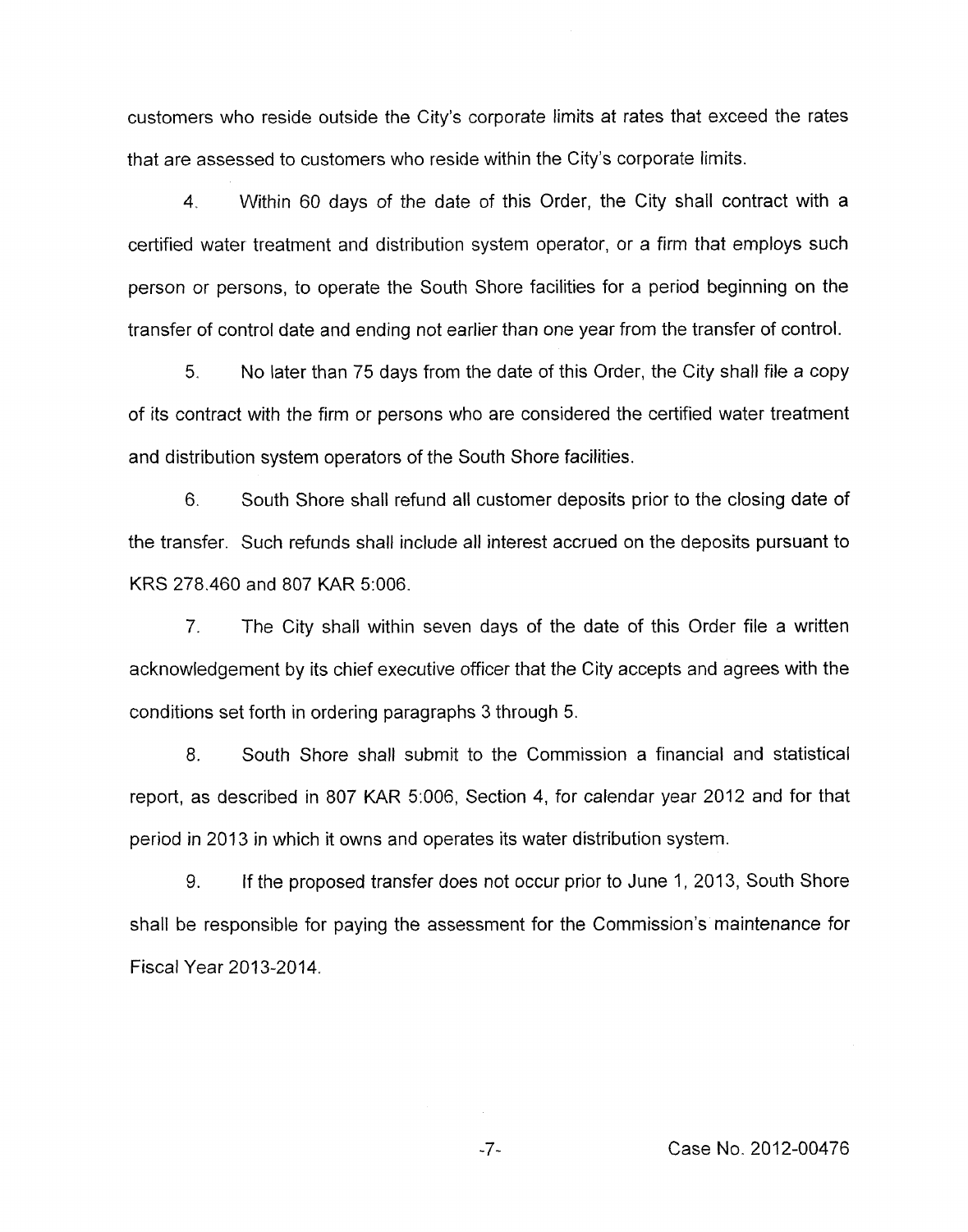10. Any documents filed in the future pursuant to ordering paragraphs 5 and 7 shall reference this case number and shall be retained in the Commission's general correspondence file.

By the Commission



ATTEST:

Bumvell<br>ctor for Executive Director

Case No. 2012-00476